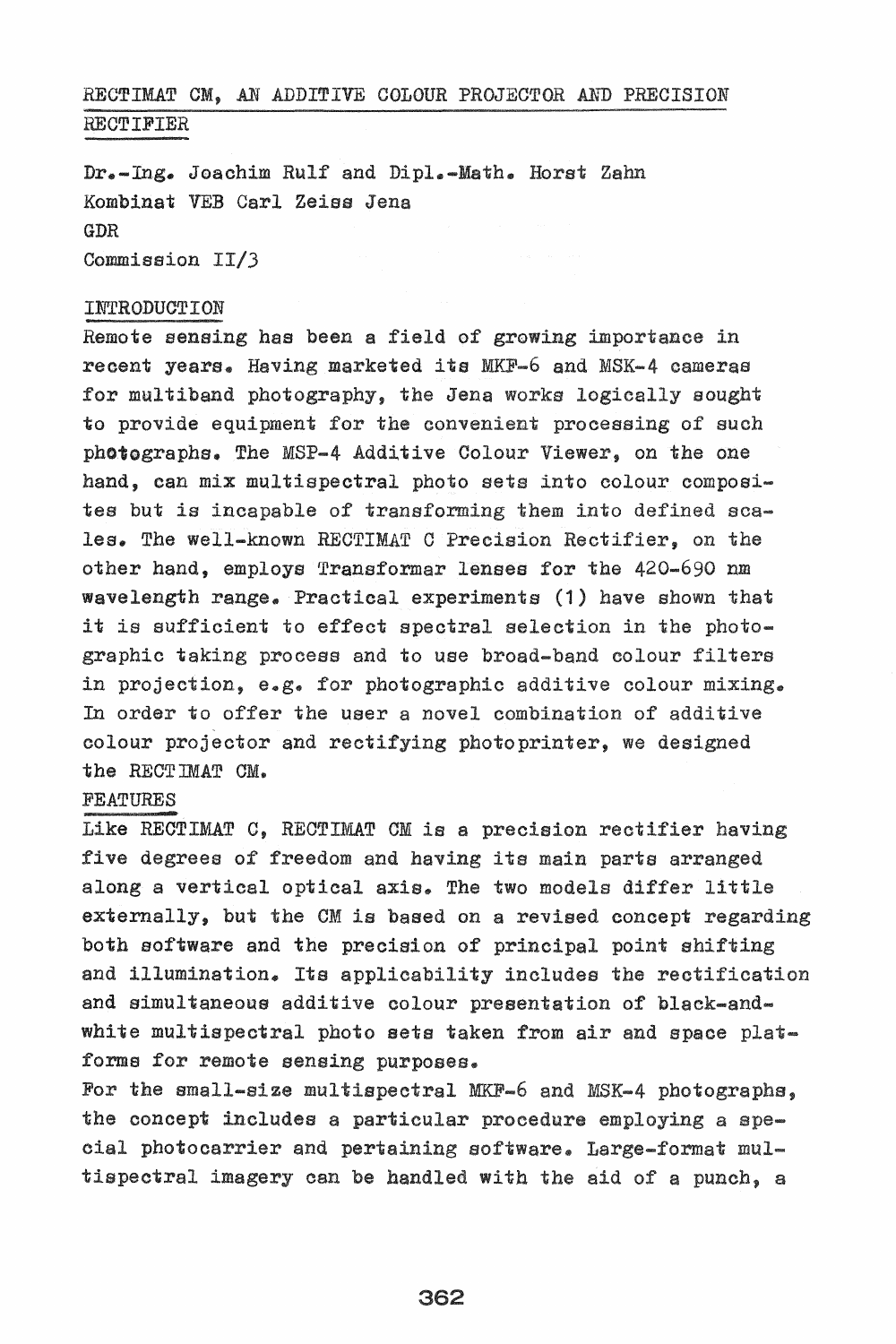clamping strip, a oontrol point map and a special operating cycle. The extended software includes a method for establishing, by means of the rectifier itself, the input data required for photographic transformation. An automatic vanishing point control facility can be switched on separately, which reduces rectification by control points to three degrass of freedom.

The new features of the CM do not restrict its general applieability as known from the RECTIMAT C, and there is no change in outer dimensions, weight, operating conditions and climatic requirements.

#### OPERATING PROGRAMS

The RECTIMAT CM is furnished with eight operating programs, a memory program and two calibration programs. These programs facilitate the operator-machine dealogue and ensure automatic operating cycles and precise positioning of the various movable components. The following operating modes are possible:

- Rectification by control points (MAN1)
- $-$  Rectification with automatic Vanishing point control (MAN2)
- Rectification by input of rectification elements (AUT1)
- Determination of rectification data from known map control point coordinates and measured coordinates of the respective control points in the photograph (AUT2) (AUT2 with additional AUT1 is the so-called "automatic rectification")
- Blaek and white exposure (EXP1)
- Exposure in colours (EXP2)
- Multispectral exposure, up to 3 photographs (EXP2/MSP)
- Calibration program/normal photocarrier (ZERO)
- Calibration program/multispeotral photooarrier (ZERO/MSP)
- Storage of actual settings of the device (MEM)

The depressing of the respective button (for ZERO/MSP and EXP2/MSP two buttons) selects tbe operating program. After the input of the necessary data and the other possible selections (i.e. protectivefilter) the computer controlled process starts with depressing the button "START". A comfortable and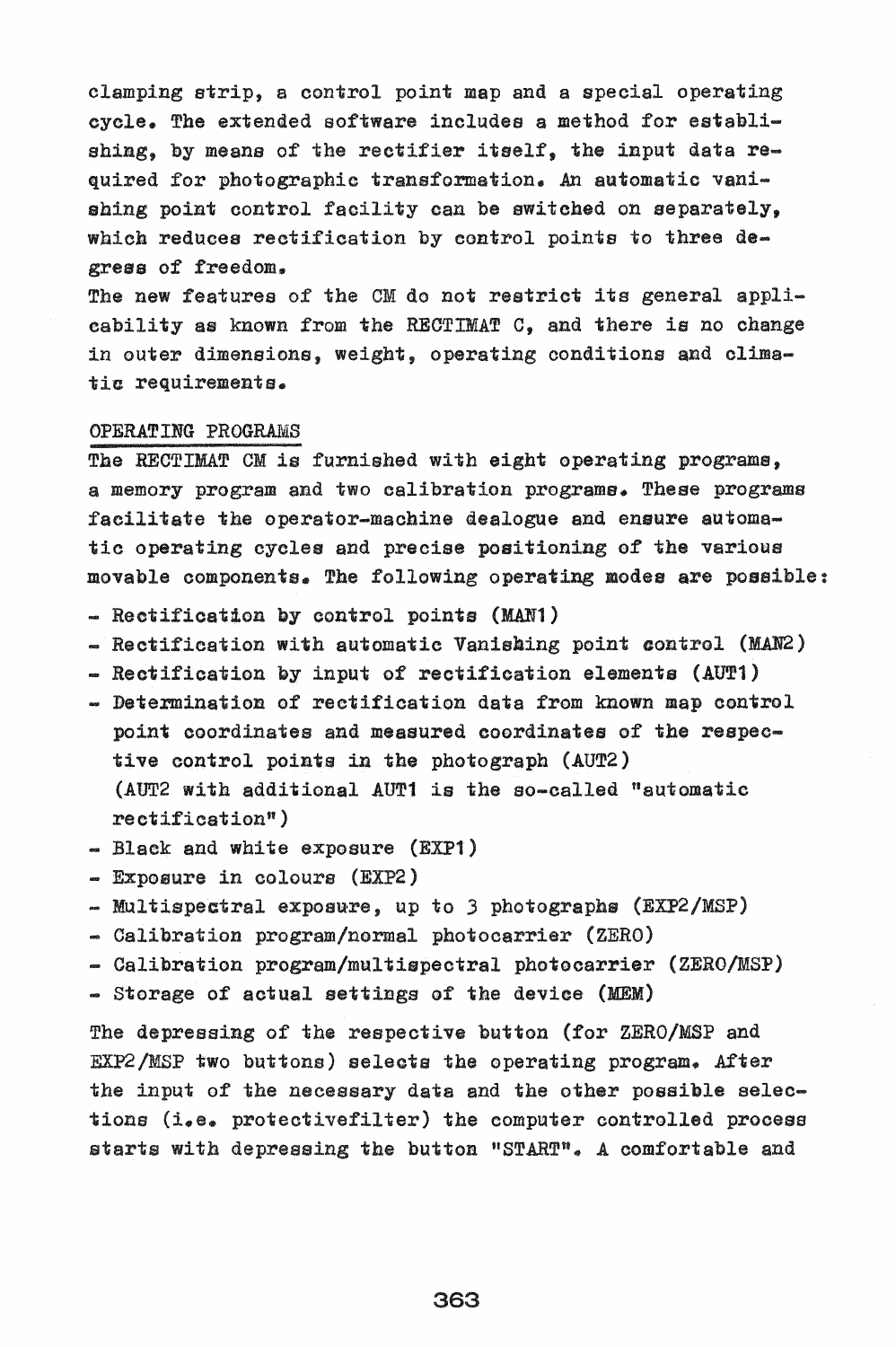rational mode of operation is provided by blocking those buttons and parts of the panel not necessary in the selected program.

# MAN 1

Depressing button MAN 1 on the stationary control panel selects the classical rectification procedure with five independent degrees of freedom. The various operating controls are grouped on a small hand-held control box, which during the rectification process proper may be placed on the projection easel beside the control point sheet. The control buttons effect both coarse and highly sensitive adjustments of the various degrees of freedom by means of the RECTIMAT's central computer and a 16-step time-and-speed control system. The computer calculates the formulas of the projection model, controls the independent variables and displays the selected settings simultanoualy.

# MAN 2

In this mode the buttons for manual shifting of the principal point on the hand-held control box are blocked, and principal point control is effected automatically. With the instrument switched on and program MAN 2 selected, the software invariably sets  $f_a = f_e$  (rectification focal length equal to camera focal length). It is necessary for the operator to key in the focal length of the camera used, so that the system can compute the correct image shift. This focal length will then remain stored until a new focal-lengthinput or the machine is switched off.

## AUT 1

The operating variables for all five degrees of freedom are entered at the control panel. They are then set automatically through the motor drives if AUT 1 will be started. Together with the photograph to be rectified, the operator requires the input values to be furnished by analytical preprocessing. Every photograph has to be centred on the photocarrier by means of the centring accessory supplied with the instrument.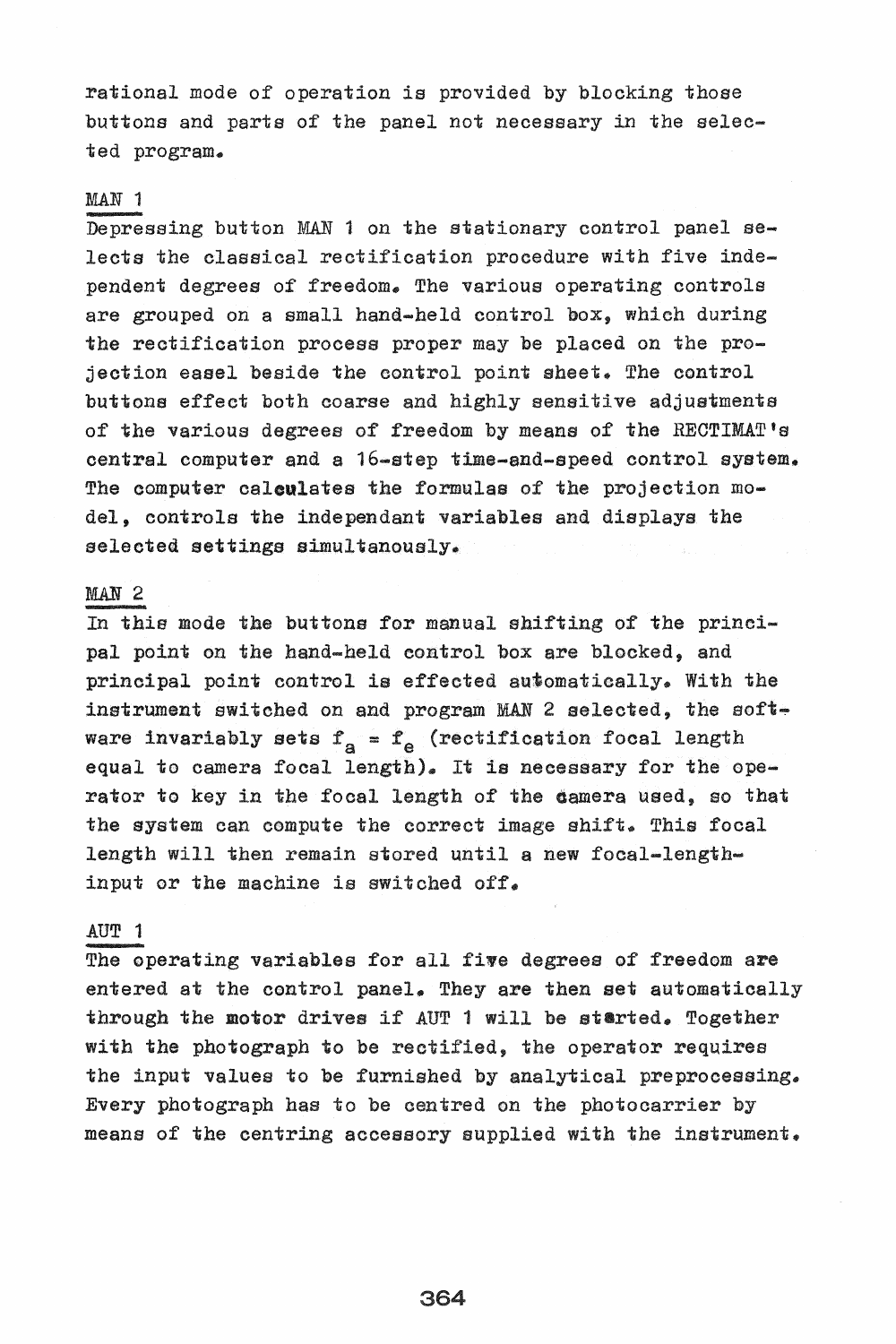AUT 2

For this operation it is also necessary to centre the photograph on the photoearrier.

Upon selection and start of this program the instrument is automatically levelled and set to a 5 x magnification. After this the control point coordinates at the respective map scale are entered (six digits before and three digits after the decimal point, in mm, state "InP"). Where six digits do not suffice, the differences between map coordinates must be formed.

The four control points having been entered, the display reads "Scale". Then the operator actuates the  $e_x$  and  $e_y$ buttons to effect the coincidence between the control points in the photograph and the respective quadrant markings on the easel. The measurement being concluded, automatic computation and then automatic positioning by mesne of AUT 1 will follow.

#### EXP 1

Rectification proper being completed this program can automatically control exposure time, f-stop and shutter release for black & white exposure. Exposure time is variable between 0,3 a and 999.9 s. A light protective filter is placed back in position at the end of the exposure. An exposure time once selected will remain Bet until the machine is shut down or a new exposure time is entered.

# EXP 2

Analogous to EXP 1, this program controls exposure time, filters and f-stops.

It operates with three exposure channels, each being permanently assigned a colour filter while the respective exposure time is variable between  $0,3$  s and 999,9 s per channel.

The sequence of the channels (filters) is blue - green red. Exposure timing, shutter operation and filter change. are automatic.

!his program is primarily intended for printing on colour positive or colour negative materials. As reported in ref.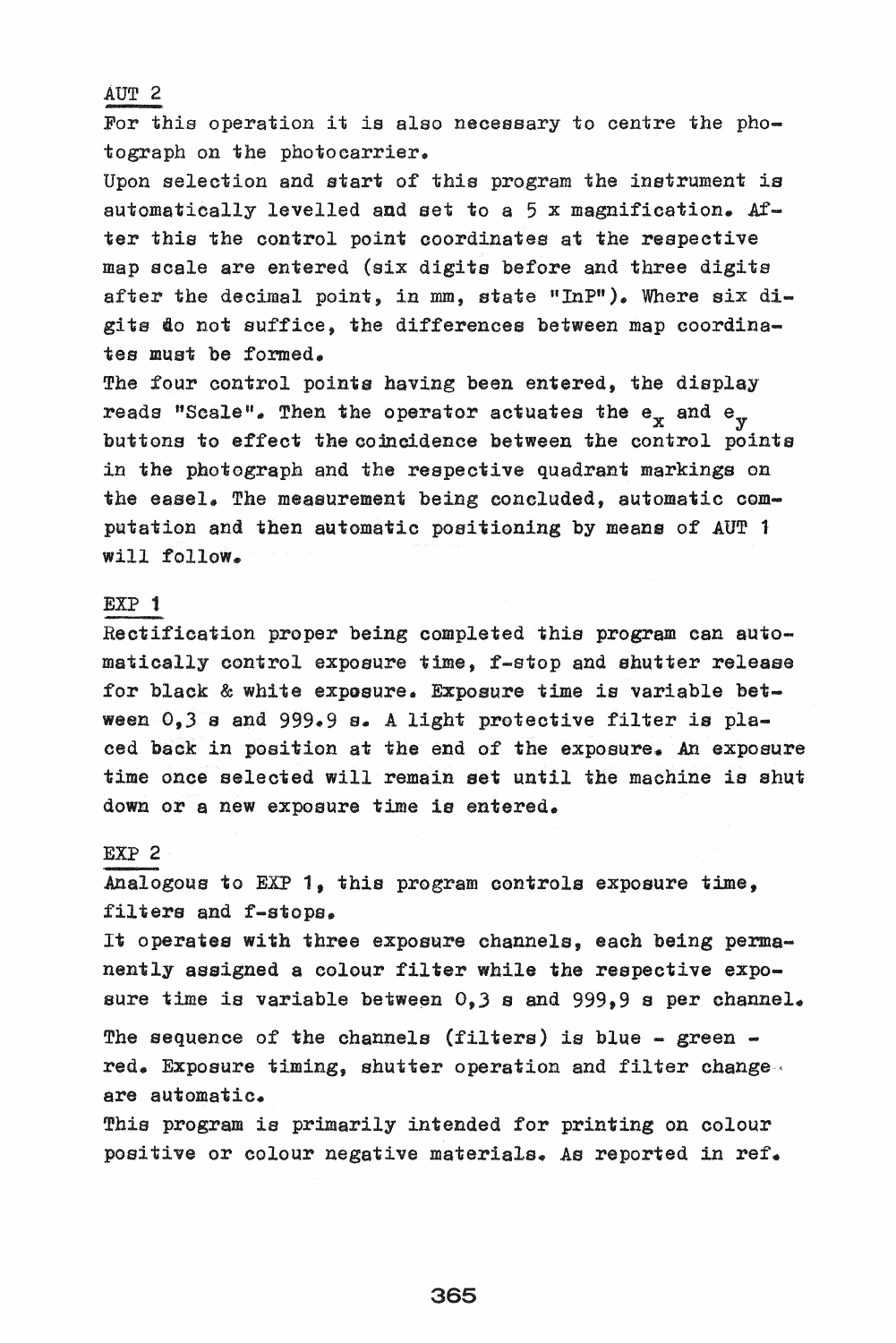(1) it is also used for producing additive colour composites from large-size multispectral photography.

## EXP2/MSP

The EXP2/MSP program controls the filters, principal point shift, correct ahutter release and illumination provided that the ZERO/MSP program ran and so the correct constants for the computation of the model are transferred. Exposure time and filternumber for each MSP ohannel have to be entered by an operator computer dialogue. Then the individual photos of the multispectral set are centred on the special photocarrier and the latter inserted in the machine. If data of a previous rectification are to be considered, they must be transferred by means of the MEM program and set by means of AUT 1.

After the room light has been switched off and the photopaper laid on the easel, the program can be started. The further operations will be performed automatically. By suitable oombinations of filters and exposure times, realand falae-colour composites can be produoed.

## MEM (Memory program)

This program is used jointly with AUT 1. Upon depressing the MEM button, the current statuses of all five degrees of freedom are read into a memory. If a different state has been Bet in between by means of MAN 1 or MAN 2, return to the original status is possible by depressing AUT 1 and START. The settings stored with MEM remain in the memory until the machine is switched off or until settings are changed if AUT 1 is selected.

ZERO (normal photooarrier) and ZERO/MSP (multispectral) All settings in the RECTIMAT CM are performed by means of motors and incremental encoders, whioh generate an additional zero pulse at every revolution. The ZERO program causes all setting elements to adopt a defined initial position, with the zero pulse of the respective coordinate serving as a datum. With the program completed, all tilts are zero, the principal point is on the optical axis, and magnifica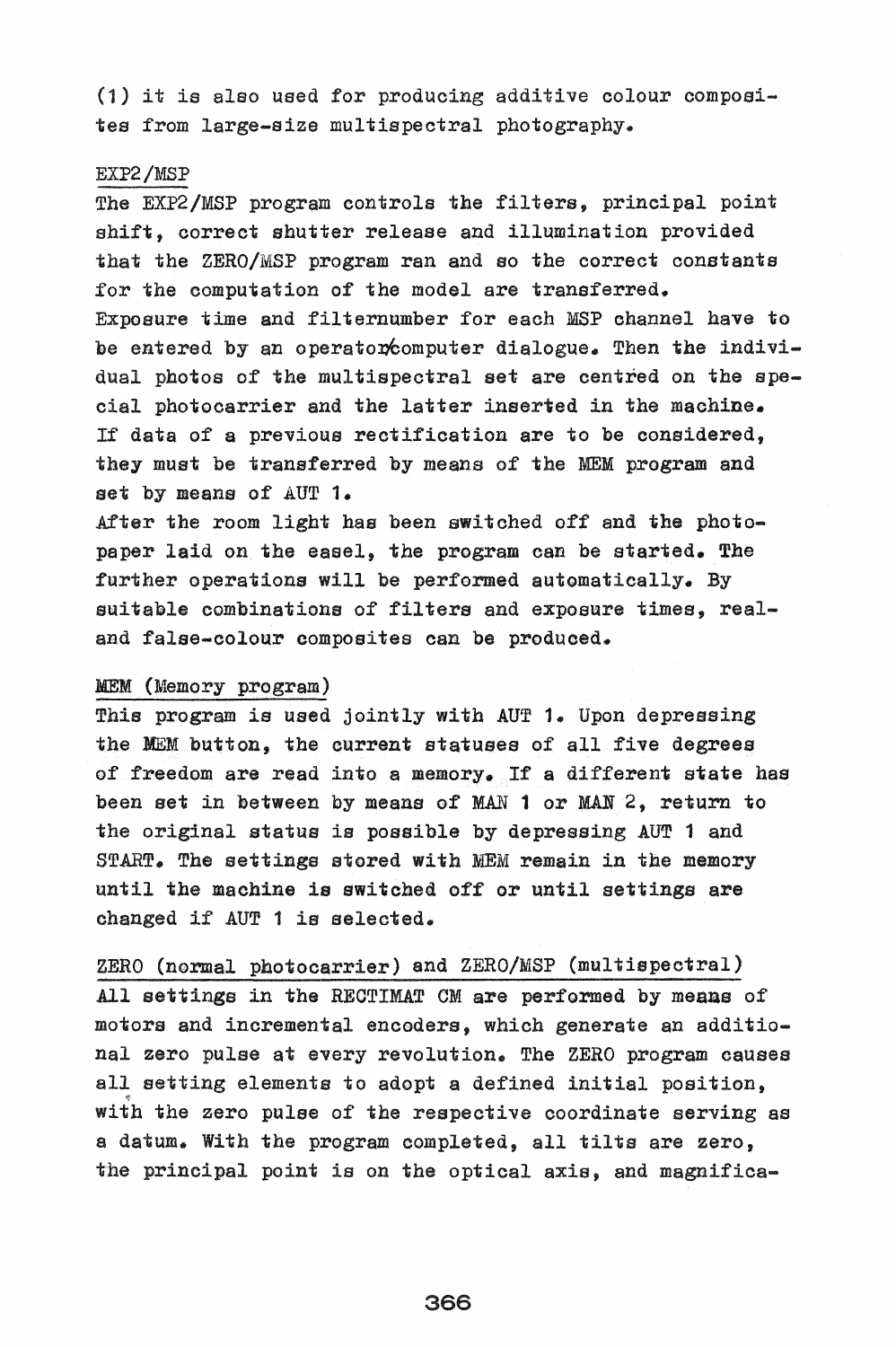tion with the 150 mm lens is  $3X<sub>s</sub>$  Thus the entire system is calibrated and ready for all further programs. The ZERO program is compulsory after every switching on of the machine; the calibration is maintained until shut-down or starting ZERO/MSP for multispeotral performance.

PRODUCTION OF ADDITIVE COLOUR COMPOSITES WITH THE MSP PROGRAM For the production of additive colour composite images from MKF-6 and MSK-4 photographs, the machine outfit includes a second photocarrier, the marker plate of which is provided with selected reseau marks of the respective cameras, with which the photos of a multispectral set are to be aligned. For that purpose the outfit includes a special aligning microscope and a transillumination box. Insertion of the loaded photocarrier into the machine completes the preparations. If the lamp is run at maximum brightness, it produces a colour temperature of 3.200 K. Accordingly, the initial filtering and the pertaining exposure time ratio for most applications is

blue : green : red

1 ..  $.3$ 

This basic setting may be varied depending on the desired colour effect.

Registration accuracy is around  $0<sub>9</sub>1$  mm, which in colour composites of this size and magnification still renders a brilliant overall impression.

# PRODUCTION OF ADDITIVE COLOUR COMPOSITES FROM LARGE-FORMAT **IMAGERY**

This procedure is principally suitable for making colour composites from photographically recorded scanner images and large-format multiband photography. According to (1), the technique may also be used for small-format multiband photographs, although with greater time consumption oompared to the MSP program.

The program used for this technique is EXP 2 for general colour exposure. It also allows single photo exposure through a colour filter if the exposure time of the unused channels is set at  $t = 0$ . The principle, described in detail in ref.  $(1)$ , consists in placing the individual photos in the image